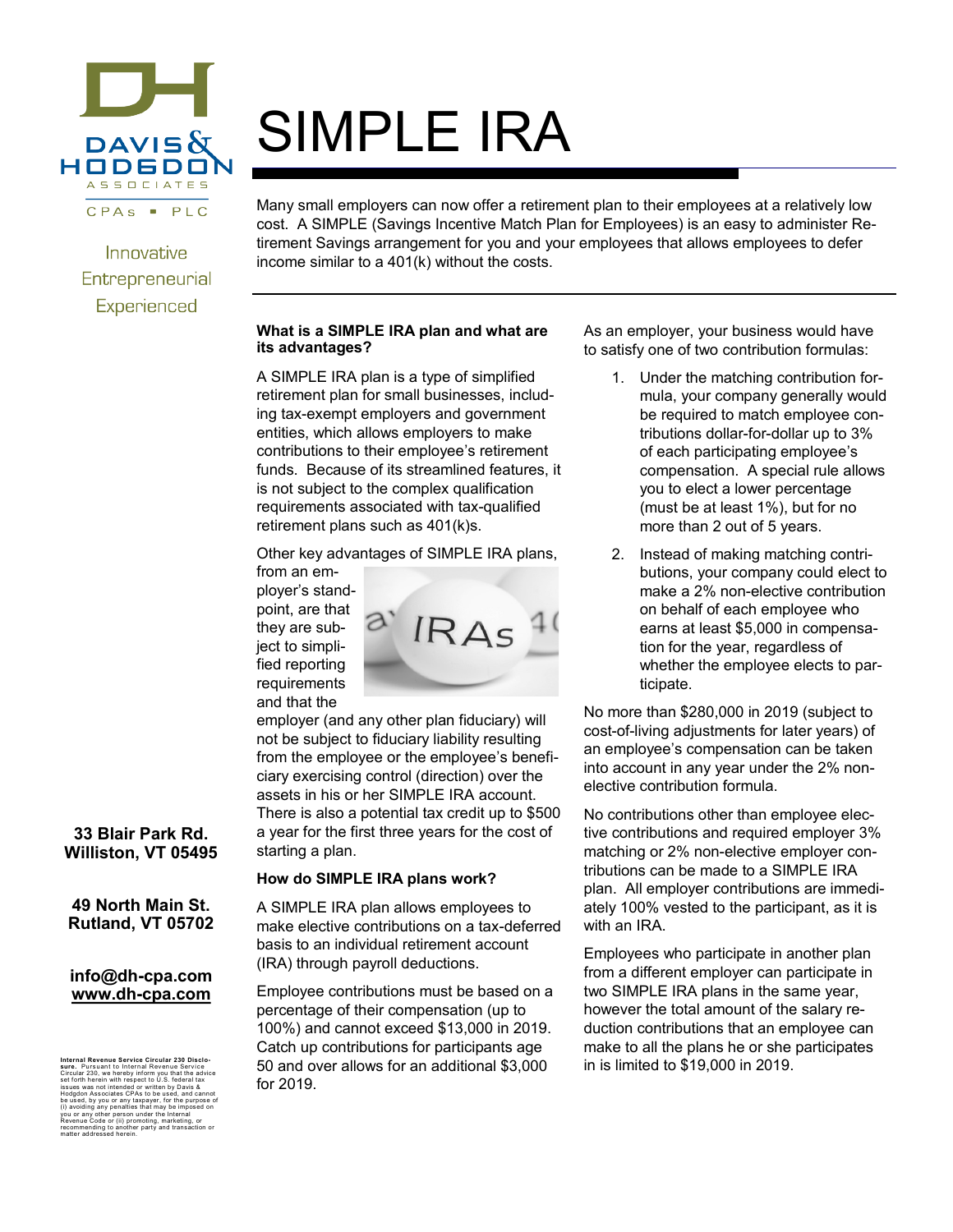# SIMPI F IRA

#### **How is a SIMPLE IRA plan established?**

SIMPLE IRAs can be set up with banks, insurance companies, or other qualified financial institutions. The SIMPLE IRA is controlled by the employee and the funds are sent to the financial institution where the SIMPLE IRA is maintained. An existing employer may establish a SIMPLE IRA plan effective as of any date between January 1st and October 1st, providing that the employer (or any predecessor employer) did not previously maintain a SIMPLE IRA plan. If the employer is new and comes into existence only after October 1st of any given year, it may set up a SIMPLE IRA plan for that year as soon as "administratively feasible," even if the effective date is later than October 1st.

A number of decisions must be made and communicated to employees at least 60 days prior to the first day of each plan year. For a plan year beginning January 1st (the deadline for such notification would be November 1st of the prior year).

Such communication must include:

1. The employee's opportunity to make or change a salary reduction choice under the SIMPLE IRA plan;

2. The employees' ability to select a financial institution that will service as trustee of the employees' SIMPLE IRA, if applicable;



4. A "Summary Description" of the plan, and

5. Written notice that the employee can transfer his or her balance without cost or penalty if you are using a designated financial institution.

For employers who set up their SIMPLE IRA plans using IRS Form 5304-SIMPLE or 5305-SIMPLE, these government forms include a Model Notification to Eligible Employees and a Model Salary Reduction Agreement. In addition, pages 1 and 2 of these IRS forms can be copied and distributed as the "Summary Description" for the SIMPLE IRA plan, providing they are supplemented with an outline of the Trustee's procedures for withdrawals and transfers from the SIMPLE IRA's established under the plan.

# **Who can adopt a SIMPLE IRA plan?**

Your business is eligible to adopt a SIMPLE IRA plan if it employs 100 or fewer employees who earned at least \$5,000 in compensation for the preceding year and it does not maintain another employer-sponsored retirement plan. If your business is eligible to establish a SIMPLE IRA plan, but later becomes ineligible, your company will have a twoyear grace period during which it may continue to maintain the plan.

# **Who is eligible to participate in a SIMPLE IRA plan?**

Generally, each of your employees who received at least \$5,000 in compensation from your company during any two

prior years and who can reasonably be expected to receive at least \$5,000 in compensation during the current year, must be eligible to participate in the SIMPLE IRA plan. Self-employed individuals also can participate. There



are no age restrictions related to funding a SIMPLE IRA plan.

# **Can the employer adopt less restrictive eligibility requirements?**

Generally, an employer can impose less restrictive requirements if they reduce or eliminate the prior year compensation requirement of \$5,000. For example, an employer could allow participation for all employees that received \$3,000 in the prior year. However, employers cannot add more restrictive requirements or conditions to a SIMPLE IRA plan.

# **How are contributions to a SIMPLE IRA plan taxed?**

Employer contributions to a SIMPLE IRA plan are tax deductible in a given year if they are made by the due date (including extensions) for the company's federal income tax return for that tax year. Contributions to a SIMPLE IRA account are excludible from employee's taxable income, and the assets of a SIMPLE IRA account, like those of a qualified retirement plan, grow tax-deferred. However, employee's contributions are subject to Social Security, Medicare, and FUTA taxes.

#### **Are employer contributions to a SIMPLE IRA plan subject to employment taxes?**

No. Neither employer matching nor non-elective contributions to a SIMPLE IRA account are subject to employment taxes when made.

#### **What rules apply to employees' elections to contribute to a SIMPLE IRA plan?**

An eligible employee can elect, within the 60-day period before the beginning of any year (or the 60-day period before first becoming eligible to participate), to participate in the employer's SIMPLE IRA plan and to modify any previous elections regarding the amount of contributions. It is the employee's choice as to the percentage to be taken out of his or her salary. An employer cannot place any restrictions on the amount of the employee's salary reduction contributions except to the extent required to comply with annual salary reduction contributions. As an employer, you are required to contribute the employees' elective deferrals

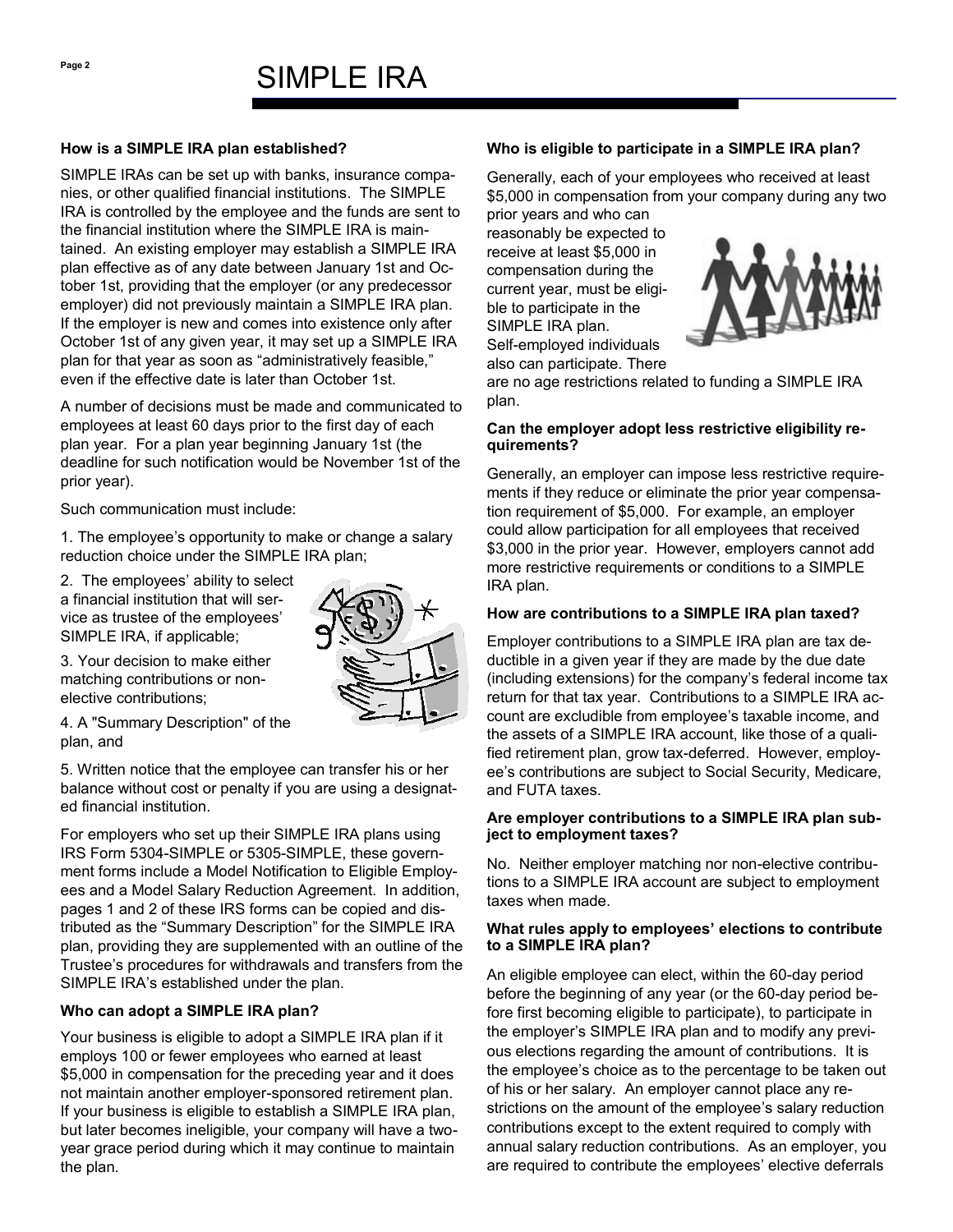to the employee's SIMPLE IRA account within 30 days after the end of the month to which the contributions relate. Employees must be allowed to terminate participation in the

plan at any time during the year. A SIMPLE IRA plan can provide that an employee who terminates participation cannot resume participation until the following year. A SIMPLE IRA plan also can permit an individual to make other changes



to his or her salary reduction contribution election during the year. Your company may designate a SIMPLE account trustee to which contributions on behalf of eligible employees are made.

#### **When must employer contributions be made in order to be considered "timely"?**

As an employer, you have until the due date, including extensions, of your tax return to deposit matching contributions or non-elective contributions. The employer may deduct all contributions made to an employee's SIMPLE IRA on its tax return.

#### **When must deposits of employee deferrals be made in order to be considered "timely"?**

The employer must make salary reduction contributions to the financial institution maintaining the SIMPLE IRA as soon as possible, but no later than 30 days after the last day of the month in which amounts would otherwise have been payable to the employee in cash.

#### **How are distributions from a SIMPLE IRA plan taxed?**

Distributions from a SIMPLE IRA plan generally are taxed under the rules applicable to IRAs, and tax-free rollovers can be made from one SIMPLE IRA account to another. A SIMPLE IRA account can be rolled over to an IRA on a taxdeferred basis if the individual first participated in the SIM-PLE IRA plan at least two years ago. If an employee is no longer participating in a SIMPLE IRA plan (*e.g.,* the employee has terminated employment) and two years have passed since the employee first participated in the SIMPLE IRA plan, the employee's SIMPLE account is treated as an IRA.

#### **Can you transfer funds from a SIMPLE IRA to another IRA tax free?**

Amounts can be transferred from one SIMPLE IRA to another SIMPLE IRA in a tax free "trustee-to-trustee transfer." If the employee first became a participant in the plan within the last two years, and wishes to transfer funds from a SIM-PLE IRA to another type of IRA, the transfer is not tax free and is not considered a rollover. The transfer is considered to be a taxable distribution from the SIMPLE IRA plan and regular income and a 25% penalty applies.

If the employee is beyond the two-year period of when they first became a participant, the transfer from a SIMPLE IRA to another type of IRA is tax free.

#### **Do early withdrawal penalties apply to SIMPLE IRA plans?**

Yes. Early withdrawals generally are subject to the 10% early withdrawal penalty tax applicable to IRAs when an

employee withdraws funds from his or her SIMPLE IRA account before he or she reaches the age of 59 1/2. However, if the withdrawals are made during the two-year period beginning on the date that the employee first became a participant in the SIMPLE IRA plan, the penalty tax increases to 25%.



#### **As an employer, what if the SIMPLE IRA plan fails to meet the requirements?**

Generally speaking, the tax benefit of deducting contributions are lost if the plan fails to meet the SIMPLE IRA requirements set by the Internal Revenue Code. However, tax benefits may be retained if you correct the failure by following an IRS correction program.

#### **Can a SIMPLE IRA plan be maintained on a fiscal year basis?**

No. SIMPLE IRA plans can only be maintained on a calendar year basis (January 1st through December 31st).

# **Can SIMPLE IRA plans operate in a §401(k) Plan form?**

Yes. Generally, a §401(k) plan is considered to satisfy the special non-discrimination tests applicable to employee deferrals and employer matching contributions if the plan satisfies the contribution requirements applicable to SIMPLE IRA plans. This includes the safe harbors described above (except that the employer cannot reduce the matching percentage under the matching contribution option below 3%) and the \$13,000 contribution limit in 2019. For a §401(k) plan to qualify under the SIMPLE IRA plan rules, the employer cannot maintain another qualified retirement plan for the year or make general profit sharing contributions other than the 2% employer non-elective contribution under the SIMPLE IRA plan.